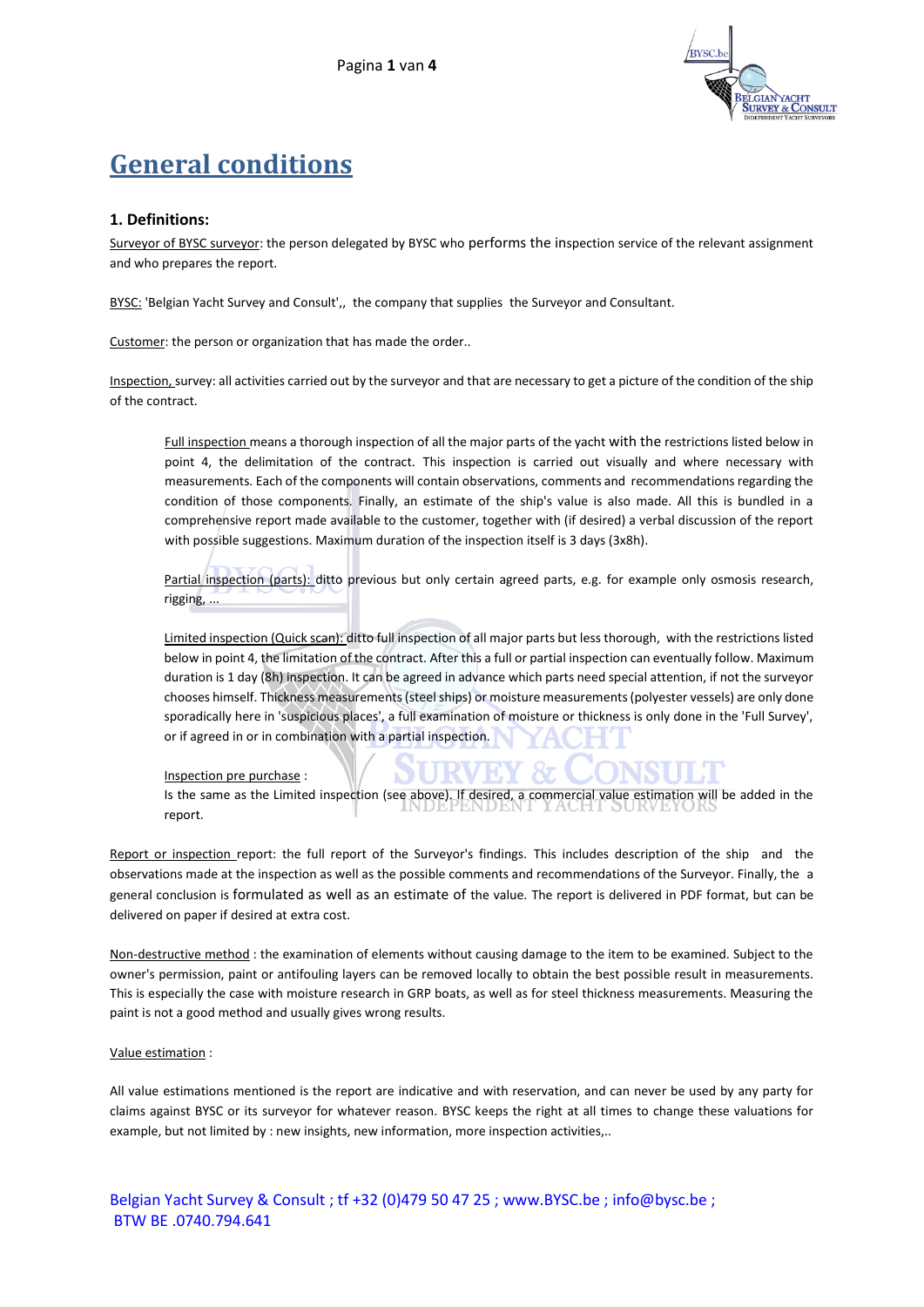# **2. Validity:**



These terms are valid for all our offers and orders and are a full part of them, except where explicitly stated and agreed in writing.

Any terms and conditions of the customer do not apply here

#### **3.The inspection :**

a. Before : offers are free and valid for 30 days

b. Start: the order shall take effect as soon as the customer's order (written or by e-mail) is accepted and confirmed by BYSC by e-mail and the payment conditions are met.

BYSC can unilaterally cancel an order, in this case the customer will be fully refunded the deposits already made to BYSC. However, the customer cannot claim compensation in this case.

The customer can also unilaterally cancel the contract up to 5 working days before the scheduled start, whereby the customer only has to reimburse the costs already incurred (movements and working hours) to BYSC. Working hours are calculated from departure in Nieuwpoort and until arrival in Nieuwpoort. In addition, if the customer cancels within the 5 working days of the planned contract, BYSC is entitled to charge 50% of the agreed fee.

c. During : changes to the offer and its costs and conditions must be confirmed in writing by customer and BYSC.

d. End : the contract is terminated when a written report has been submitted to the customer or if canceled by either party by letter or mail.

e. After: if the agreed time limit is exceeded or the required time for inspection is extended for technical reasons or by force majeure, the customer will be informed of this instantly. However, BYSC can never be held liable for the consequences of this postponement.

## **4. Limits of the contract :**

1. During the inspection, facts shall be collected which lead to the formulation of an opinion on the state of the ship or its components. Not everything can be inspected to the smallest detail, therefore the surveyor decides for himself which parts he or not, or how thoroughly he inspects a part based on experience and knowledge and time, and/or according to prior consultation and agreement with the customer. Only nondestructive methods are used.

The report will contain the final assessment made by the surveyor after inspection.

If the ship is'on the hard', only the devices that have been put in the ability to function will be tested. Of course, some parts cannot be tested on dry land: pumps, plumbing, depth gauge, engines, etc.

2. The underwater vessel shall be inspected if the owner organizes the lift out. In the case off polyester ships it will be agreed with the surveyor to make the inspection of the underwater vessel if possible the same day .

The underwater vessel must be cleaned up for inspection.

3. Only if a trial cruise has been ordered can the engine, steering system and/or sails be tested.

During trials, the owner will provide qualified crew and set a date in consultation with the surveyor. The owner remains responsible for his ship at all times during the trial and confirms that he is in order with the necessary local legal and insurance requirements. The surveyor may unilaterally refuse a trial if he suspects that safety is not guaranteed for any reason, which may be , among other things, but not limited by, a suspicion of defects, weather conditions or safety. In this case, the trial will be postponed or cancelled. However, travel costs and working hours remain due by the customer.

4. An inspection shall be limited to accessible areas. In other areas that are permanently sealed by any method (fixed panels, walls, etc) this will have to be opened by the owner or his representative before the start date of the inspection.. As a result, tanks (water, fuel, black and grey water)) can only be viewed visually on the outside and are not tested for pressure, nor for contamination, waterproofing, etc. This also applies to parts that are not visible due to growth, dirt, water, oil, etc. Therefore is also asked to dry the bilges of the boat for inspection.

Also on material of the hull such as plastic, steel, aluminum, wood, measurements can only be made in the accessible places. 5. Measurements are only indicative and limited to a number of places chosen by the surveyor based on experience, suspicions, accessibility, etc. The inspection can never provide the assurance that no other values can be measured in certain

Belgian Yacht Survey & Consult ; tf +32 (0)479 50 47 25 ; [www.BYSC.be](http://www.bysc.be/) [; info@bysc.be](mailto:info@bysc.be) ; BTW BE .0740.794.641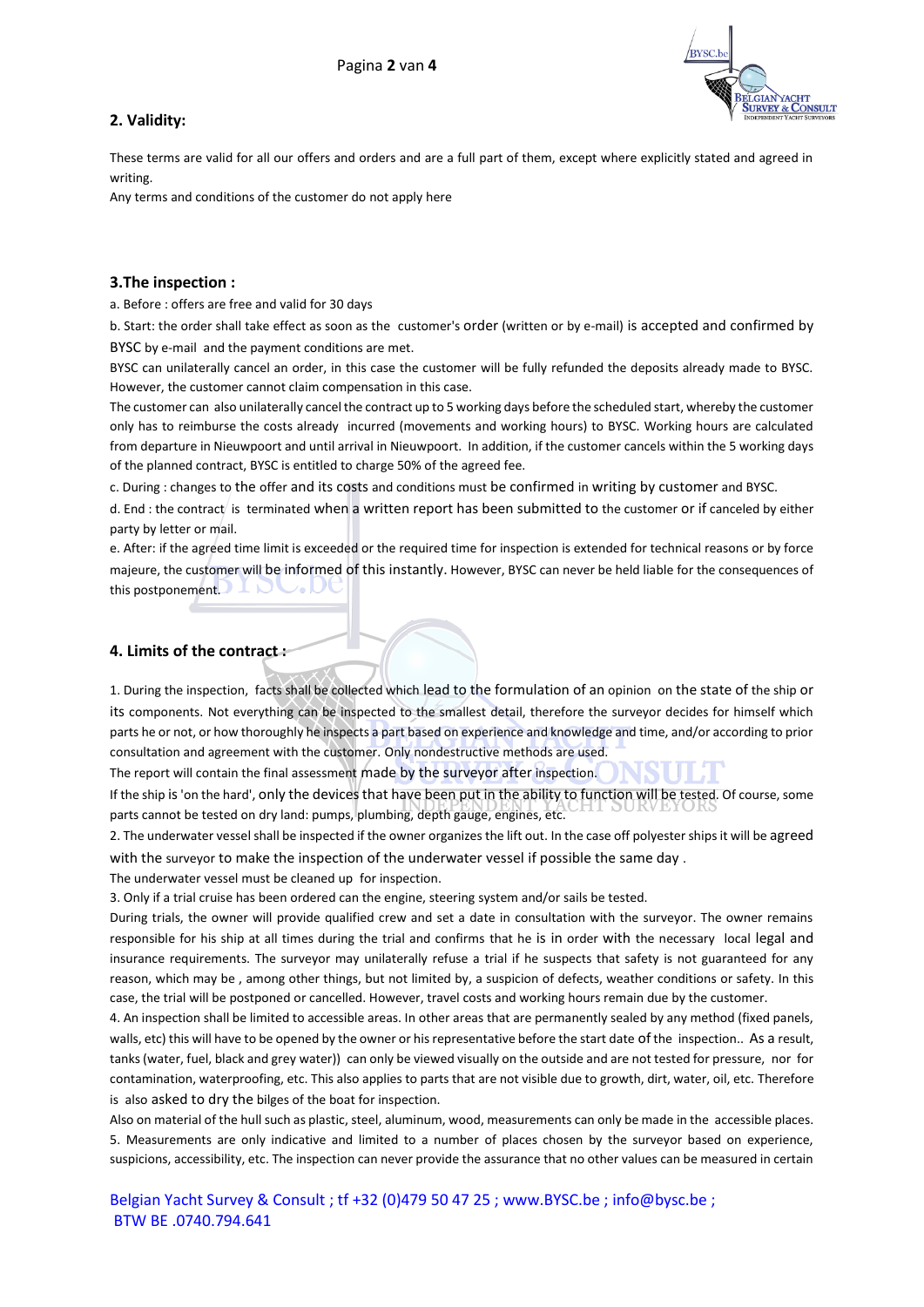

other places. Measurements are just one indicator that, in order to be sure,, need to be confirmed at the point of measurement later by destructive research.

Measurements can also differ due to the circumstances in which they happen. Therefore, these measurements can only be used for further research and cannot be considered absolute values. Conversely, 'good' values are also no guarantee that the underlying material does not show any defects. This further investigation must be carried out by a specialist person.

No research is therefore carried out on the internal state of 'sandwich' parts (deck, hull,..), in and under paint, rigging,..

6. No statement can be given about design and structural elements made during the construction by the shipyard and carried out according to construction specifications.

7. The engine and its parts are inspected visually and not disassembled and therefore not evaluated internally, idem for parts that are not visible. No compression tests or internal endoscopy are done. Only on request will an oil analysis be done. For more thorough mechanical or mechanical tests, a specialized company must be called upon. Subcontracting may be organized by BYSC for such cases and only after written agreement.

8. Rigging : only visual inspection up to 2m above the deck, except if the mast is lifted out.

9. Gas installation: only performance and assessment of safety.

10. Electrical installation: only the operation shall be assessed at the time of inspection. The correctness of the electrical installation (e.g. fuses, diameter of cabling,..) is not assessed.

11. Sails are only briefly visually inspected.

12. The survey is a snapshot of a number of parts of the ship and made with limited resources. There can never be a certain prognosis or warranty, nor a complete picture of deterioration (osmosis, electrolysis, corrosion,..), only suspicions subject to change.

There can never be guarantees of the ship or its parts because of the possibility of hidden or unseen defects, which can always be present due to fabrication errors, wear and tear, aging,.. and others. As a result, the surveyor can never be held responsible for any detected or non-detected faults, or defects and their consequential damage.

**BYSC's surveyor can never give guarantees, predictions, forecasts or promises, only personally established facts and nonbinding presumptions based on experience and knowledge. These can never be used for the declaration of seaworthiness of the ship or its parts. As a result, the surveyor can never be held liable for special, incidental and/or follow-up damage, or any other damage which, for any reason, directly or indirectly, happens and wherever originated.**

13. Any information necessary for the inspection and available to the customer at the time of the order shall be made available to BYSC.

14. BYSC is not responsible for damage caused by incorrect information provided by the customer.

15. All organization and costs for the preparation of the inspection (drying, demasting, cleaning, etc), are borne and under the responsibility of the customer.. тU

16. BYSC's liability is limited in all cases to the amount of the fee of the inspection.

17. BYSC or its surveyor cannot be held liable for loss or damage caused by inspection activities, delays, or costs of whatever nature that are directly or indirectly the result of BYSC's execution of the contract.  $HT$  SURVEYORS

18. BYSC or its surveyor cannot be held liable for costs or claims of inspection activities done or not done, of the content of the report and its consequences, or of whatever reason that is directly or indirectly the result of BYSC's execution of the contract.

19. The customer will fully reimburse BYSC for all claims and costs of claims incurred by third parties for damages or others that are directly or indirectly the result of BYSC's execution of the contract.

20. No information is given to third parties subject to customer consent

21. Each complaint must be made in writing to BYSC and shall expire 1 month after the date of delivery of the report to the customer.

22. The report shall continue to be the intellectual property of BYSC and may not be made public or multiplied without BYSC's written consent.